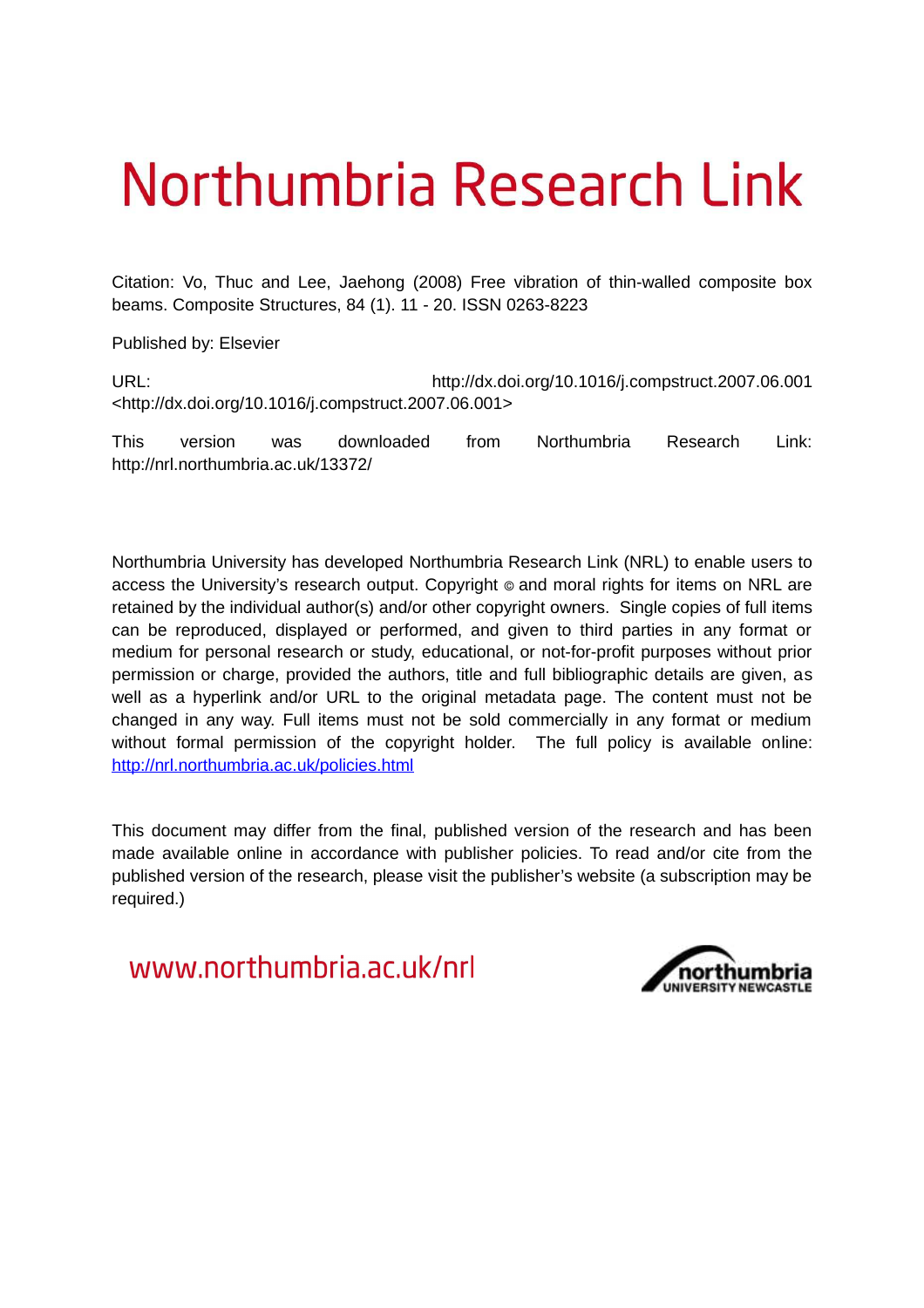# Free vibration of thin-walled composite box beams

Thuc Phuong Vo<sup>\*</sup> and Jaehong Lee<sup>†</sup>

Department of Architectural Engineering, Sejong University 98 Kunja Dong, Kwangjin Ku, Seoul 143-747, Korea

(Dated: March 4, 2009)

Free vibration of a thin-walled laminated composite beam is studied. A general analytical model applicable to the dynamic behavior of a thin-walled composite box section is developed. This model is based on the classical lamination theory, and accounts for the coupling of flexural and torsional modes for arbitrary laminate stacking sequence configuration, i.e. unsymmetric as well as symmetric, and various boundary conditions. A displacement-based one-dimensional finite element model is developed to predict natural frequencies and corresponding vibration modes for a thin-walled composite beam. Equations of motion are derived from the Hamilton's principle. Numerical results are obtained for thin-walled composites addressing the effects of fiber angle, modulus ratio, and boundary conditions on the vibration frequencies and mode shapes of the composites.

Keywords: Thin-walled composite, classical lamination theory, flexural-torsional vibration

#### I. INTRODUCTION

Fiber-reinforced composite materials have been used over the past few decades in a variety of structures. Composites have many desirable characteristics, such as high ratio of stiffness and strength to weight, corrosion resistance and magnetic transparency. Thin-walled structural shapes made up of composite materials, which are usually produced by pultrusion, are being increasingly used in many engineering fields. In particular, the use of pultruded composites in civil engineering structures await increased attention.

The theory of thin-walled closed section members made of isotropic materials was first developed by Vlasov [1] and Gjelsvik [2]. Many researchers have shown that thin-walled bars are susceptible to instability in a variety of modes, but a few publications have dealt with dynamic behavior of such members. Closed-form solution for flexural and torsional natural frequencies of isotropic thin-walled bars are found in the literature [3-5]. For composite thin-walled bars, the flexural and torsional vibrations are fully coupled in general even for a doubly symmetric cross-section due to their material anisotropy. Chandra et al. [6] presented a theoretical-cum-experimental study of free vibration characteristics of thin-walled composite box beams with bending-twist and extension-twist coupling under rotating conditions. Song and Librescu [7] focused on the formulation of the dynamic problem of laminated composite thickand thin-walled, single-cell beams of arbitrary cross-section and on the investigation of their associated free vibration behavior. Armanios and Badir [8] derived the equations of motion for free vibration analysis of anisotropic thin-walled closed-section beams using a variational asymptotic approach and Hamilton's principle. The analysis is applied two kinds of laminated: the circumferentially uniform stiffness (CUS) and the circumferentially asymmetric stiffness (CAS). Dancila and Armanios [9] used the governing equations provided by Armanios and Badir [8] to isolate the influence of coupling on free vibration of closed-section beams exhibiting extension-twist, bending-twist coupling. Qin and Librescu [10] incorporated non-classical effects such as transverse shear and non-uniformity of membrane shear stiffness in anisotropic thin-walled beams. The solution methodology is based on the Extended Galerkin's Method and the non-classical effects on the static responses and natural frequencies are investigated. Recently, Cortinez and Piovan [11] presented the stability analysis of composite thin-walled beams with open or closed cross-sections. This model is based on the use of the Hellinger-Reissner principle, that considers shear flexibility in a full form, general cross-section shapes and symmetric balanced or especially orthotropic laminates.

In the present study, the analytical model developed by Lee and Kim [12] and Vo and Lee [13] is extended to the dynamic behavior of a thin-walled composite box beam with doubly symmetric section. This model accounts for the

<sup>∗</sup>Graduate student

<sup>†</sup>Associate Professor, corresponding author

<sup>;</sup> Electronic address: jhlee@sejong.ac.kr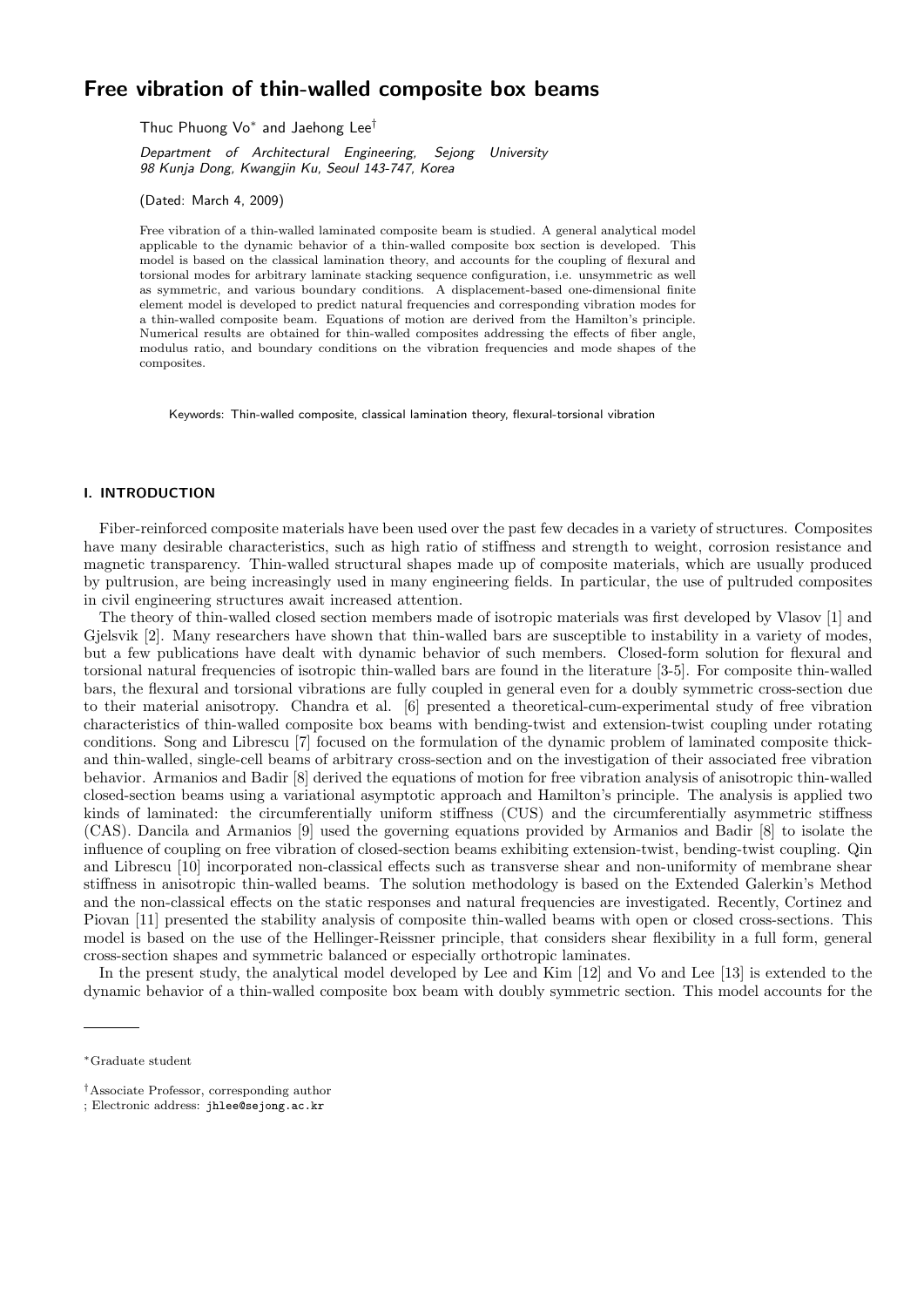

FIG. 1 Definition of coordinates in thin-walled closed sections

coupling of flexural and torsional modes for arbitrary laminate stacking sequence configuration, i.e. unsymmetric as well as symmetric, and various boundary conditions. A displacement-based one-dimensional finite element model is developed to predict natural frequencies and corresponding vibration modes for a thin-walled composite beam. Equations of motion are derived from the Hamilton's principle. Numerical results are obtained for thin-walled composite beams addressing the effects of fiber angle, modulus ratio, and boundary conditions on the vibration frequencies and mode shapes of the composites.

#### II. KINEMATICS

The theoretical developments presented in this paper require two sets of coordinate systems which are mutually interrelated. The first coordinate system is the orthogonal Cartesian coordinate system  $(x, y, z)$ , for which the x and y axes lie in the plane of the cross section and the z axis parallel to the longitudinal axis of the beam. The second coordinate system is the local plate coordinate  $(n, s, z)$  as shown in Fig.1, wherein the n axis is normal to the middle surface of a plate element, the s axis is tangent to the middle surface and is directed along the contour line of the cross section. The  $(n, s, z)$  and  $(x, y, z)$  coordinate systems are related through an angle of orientation  $\theta$  as defined in Fig.1. Point P is called the pole axis, through which the axis parallel to the z axis is called the pole axis.

To derive the analytical model for a thin-walled composite beam, the following assumptions are made:

- 1. The contour of the thin wall does not deform in its own plane.
- 2. The linear shear strain  $\bar{\gamma}_{sz}$  of the middle surface is to have the same distribution in the contour direction as it does in the St. Venant torsion in each element.
- 3. The Kirchhoff-Love assumption in classical plate theory remains valid for laminated composite thin-walled beams.

According to assumption 1, the midsurface displacement components  $\bar{u}, \bar{v}$  at a point A in the contour coordinate system can be expressed in terms of a displacements  $U, V$  of the pole P in the x, y directions, respectively, and the rotation angle Φ about the pole axis,

$$
\bar{u}(s,z) = U(z)\sin\theta(s) - V(z)\cos\theta(s) - \Phi(z)q(s)
$$
\n(1a)

$$
\bar{v}(s, z) = U(z) \cos \theta(s) + V(z) \sin \theta(s) + \Phi(z) r(s)
$$
\n(1b)

These equations apply to the whole contour. The out-of-plane shell displacement  $\bar{w}$  can now be found from the assumption 2. For each element of middle surface, the shear strain become

$$
\bar{\gamma}_{sz} = \frac{\partial \bar{v}}{\partial z} + \frac{\partial \bar{w}}{\partial s} = \Phi'(z) \frac{F(s)}{t(s)}
$$
(2)

where  $t(s)$  is thickness of contour box section,  $F(s)$  is the St. Venant circuit shear flow.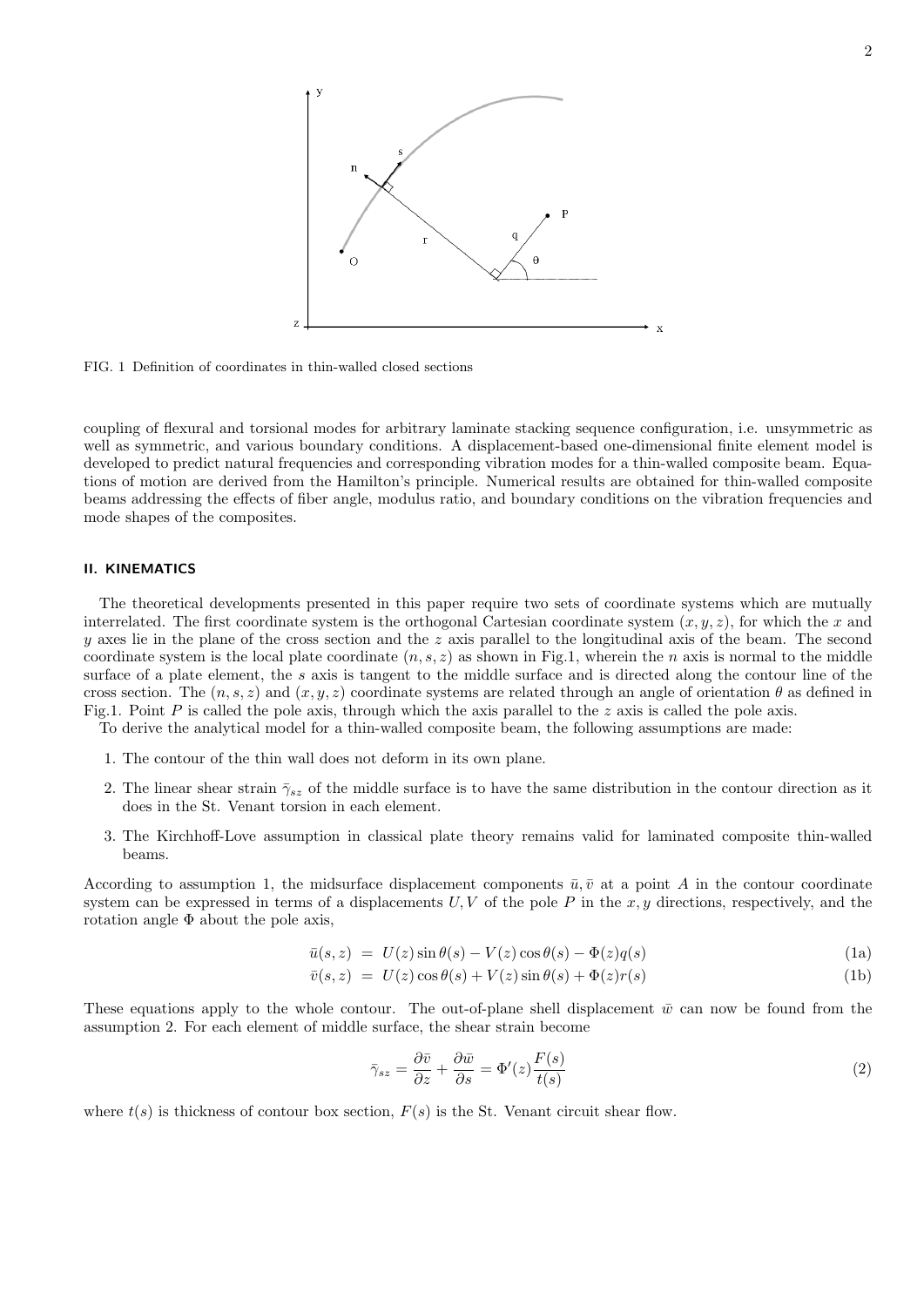After substituting for  $\bar{v}$  from Eq.(1) and considering the following geometric relations,

$$
dx = ds \cos \theta \tag{3a}
$$

$$
dy = ds \sin \theta \tag{3b}
$$

 $Eq.(2)$  can be integrated with respect to s from the origin to an arbitrary point on the contour,

$$
\bar{w}(s,z) = W(z) - U'(z)x(s) - V'(z)y(s) - \Phi'(z)\omega(s)
$$
\n(4)

where differentiation with respect to the axial coordinate  $z$  is denoted by primes  $(');$  W represents the average axial displacement of the beam in the z direction; x and y are the coordinates of the contour in the  $(x, y, z)$  coordinate system; and  $\omega$  is the so-called sectorial coordinate or warping function given by

$$
\omega(s) = \int_{s_o}^{s} \left[ r(s) - \frac{F(s)}{t(s)} \right] ds \tag{5a}
$$

$$
\oint_{i} \frac{F(s)}{t(s)} ds = 2A_{i} \quad i = 1, ..., n
$$
\n(5b)

where  $r(s)$  is height of a triangle with the base ds;  $A_i$  is the area circumscribed by the contour of the i circuit. The explicit forms of  $\omega(s)$  and  $F(s)$  for box section are given in Ref.[13].

The displacement components  $u, v, w$  representing the deformation of any generic point on the profile section are given with respect to the midsurface displacements  $\bar{u}, \bar{v}, \bar{w}$  by the assumption 3.

$$
u(s, z, n) = \bar{u}(s, z) \tag{6a}
$$

$$
v(s, z, n) = \bar{v}(s, z) - n \frac{\partial \bar{u}(s, z)}{\partial s}
$$
(6b)

$$
w(s, z, n) = \bar{w}(s, z) - n \frac{\partial \bar{u}(s, z)}{\partial z}
$$
\n(6c)

The strains associated with the small-displacement theory of elasticity are given by

$$
\epsilon_s = \bar{\epsilon}_s + n\bar{\kappa}_s \tag{7a}
$$

$$
\epsilon_z = \bar{\epsilon}_z + n\bar{\kappa}_z \tag{7b}
$$

$$
\gamma_{sz} = \bar{\gamma}_{sz} + n\bar{\kappa}_{sz} \tag{7c}
$$

where

$$
\bar{\epsilon}_s = \frac{\partial \bar{v}}{\partial s}; \quad \bar{\epsilon}_z = \frac{\partial \bar{w}}{\partial z}
$$
\n(8a)

$$
\bar{\kappa}_s = -\frac{\partial^2 \bar{u}}{\partial z^2}; \quad \bar{\kappa}_z = -\frac{\partial^2 \bar{u}}{\partial z^2}; \quad \bar{\kappa}_{sz} = -2\frac{\partial^2 \bar{u}}{\partial s \partial z}
$$
(8b)

All the other strains are identically zero. In Eq.(8),  $\bar{\epsilon}_s$  and  $\bar{\kappa}_s$  are assumed to be zero.  $\bar{\epsilon}_z$ ,  $\bar{\kappa}_z$  and  $\bar{\kappa}_{sz}$  are midsurface axial strain and biaxial curvature of the shell, respectively. The above shell strains can be converted to beam strain components by substituting Eqs. $(1)$ ,  $(4)$  and  $(6)$  into Eq. $(8)$  as

$$
\bar{\epsilon}_z = \epsilon_z^{\circ} + x\kappa_y + y\kappa_x + \omega\kappa_\omega \tag{9a}
$$

$$
\bar{\kappa}_z = \kappa_y \sin \theta - \kappa_x \cos \theta - \kappa_\omega q \tag{9b}
$$

$$
\bar{\kappa}_{sz} = 2\bar{\chi}_{sz} = \kappa_{sz} \tag{9c}
$$

where  $\epsilon_z^{\circ}, \kappa_x, \kappa_y, \kappa_\omega$  and  $\kappa_{sz}$  are axial strain, biaxial curvatures in the x and y direction, warping curvature with respect to the shear center, and twisting curvature in the beam, respectively defined as

$$
\epsilon_z^{\circ} = W' \tag{10a}
$$

$$
\kappa_x = -V'' \tag{10b}
$$

$$
\kappa_y = -U'' \tag{10c}
$$

$$
\kappa_{\omega} = -\Phi'' \tag{10d}
$$

$$
\kappa_{sz} = 2\Phi' \tag{10e}
$$

The resulting strains can be obtained from Eqs.(7) and (9) as

$$
\epsilon_z = \epsilon_z^{\circ} + (x + n\sin\theta)\kappa_y + (y - n\cos\theta)\kappa_x + (\omega - nq)\kappa_\omega \tag{11a}
$$

$$
\gamma_{sz} = (n + \frac{F}{2t})\kappa_{sz} \tag{11b}
$$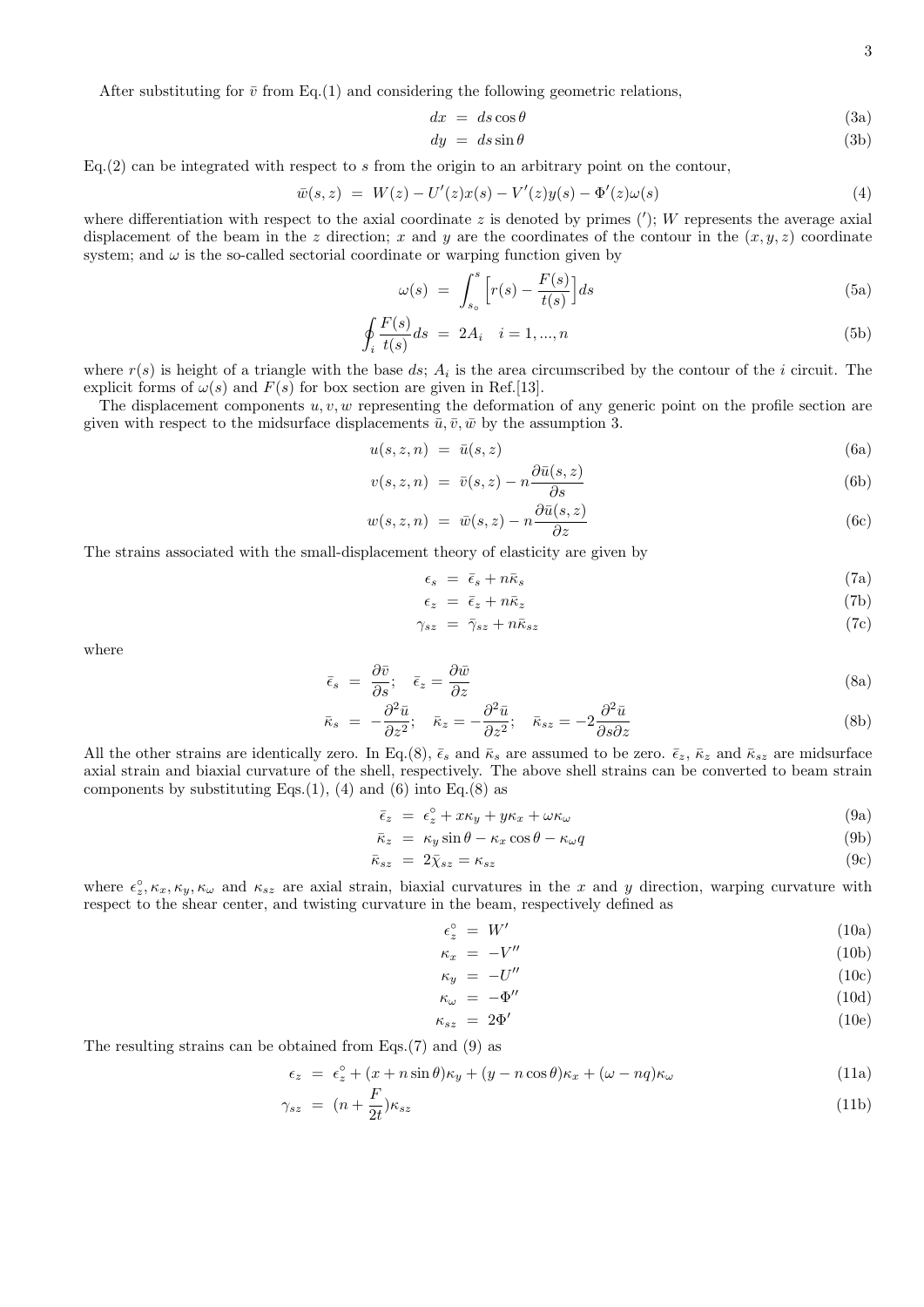### III. VARIATIONAL FORMULATION

Total potential energy of the system is calculated by,

$$
\Pi = \frac{1}{2} \int_{v} (\sigma_z \epsilon_z + \sigma_{sz} \gamma_{sz}) dv \tag{12}
$$

After substituting Eq.(11) into Eq.(12)

$$
\Pi = \frac{1}{2} \int_{v} \left\{ \sigma_z \left[ \epsilon_z^{\circ} + (x + n \sin \theta) \kappa_y + (y - n \cos \theta) \kappa_x + (\omega - nq) \kappa_\omega \right] + \sigma_{sz} (n + \frac{F}{2t}) \kappa_{sz} \right\} dv \tag{13}
$$

The variation of total potential energy can be stated as

$$
\delta\Pi = \int_0^l (N_z \delta \epsilon_z + M_y \delta \kappa_y + M_x \delta \kappa_x + M_\omega \delta \kappa_\omega + M_t \delta \kappa_{sz}) ds \tag{14}
$$

where  $N_z, M_x, M_y, M_\omega, M_t$  are axial force, bending moments in the x and y directions, warping moment (bimoment), and torsional moment with respect to the centroid, respectively, defined by integrating over the cross-sectional area A as

$$
N_z = \int_A \sigma_z ds dn \tag{15a}
$$

$$
M_y = \int_A \sigma_z(x + n\sin\theta) ds dn \tag{15b}
$$

$$
M_x = \int_A \sigma_z(y - n\cos\theta) dsdn \tag{15c}
$$

$$
M_{\omega} = \int_{A} \sigma_{z}(\omega - nq) ds dn \tag{15d}
$$

$$
M_t = \int_A \sigma_{sz}(n + \frac{F}{2t}) ds dn \tag{15e}
$$

The kinetic energy of the system is given by

$$
\mathcal{T} = \frac{1}{2} \int_{v} \rho (\dot{u}^2 + \dot{v}^2 + \dot{w}^2) dv \tag{16}
$$

where  $\rho$  is a density.

The variation of the kinetic energy is expressed by substituting the assumed displacement field into Eq.(16) as

$$
\delta \mathcal{T} = \int_{v} \rho \left\{ \dot{U} \delta \dot{U} + \dot{V} \delta \dot{V} + \dot{W} \delta \dot{W} + (q^2 + r^2 + 2rn + n^2) \dot{\Phi} \delta \dot{\Phi} + (\dot{\Phi} \delta \dot{U} + \dot{U} \delta \dot{\Phi}) \left[ n \cos \theta - (y - y_p) \right] \right. \\ + \left. (\dot{\Phi} \delta \dot{V} + \dot{V} \delta \dot{\Phi}) \left[ n \cos \theta + (x - x_p) \right] \right\} dv \tag{17}
$$

In Eq. (17), the following geometric relations are used (Fig.1)

$$
x - x_p = q \cos \theta + r \sin \theta \tag{18a}
$$

$$
y - y_p = q \sin \theta - r \cos \theta \tag{18b}
$$

In order to derive the equations of motion, Hamilton's principle is used

$$
\delta \int_{t_1}^{t_2} (\mathcal{T} - \Pi) dt = 0 \tag{19}
$$

Substituting Eqs.(14) and (17) into Eq.(19), the following weak statement is obtained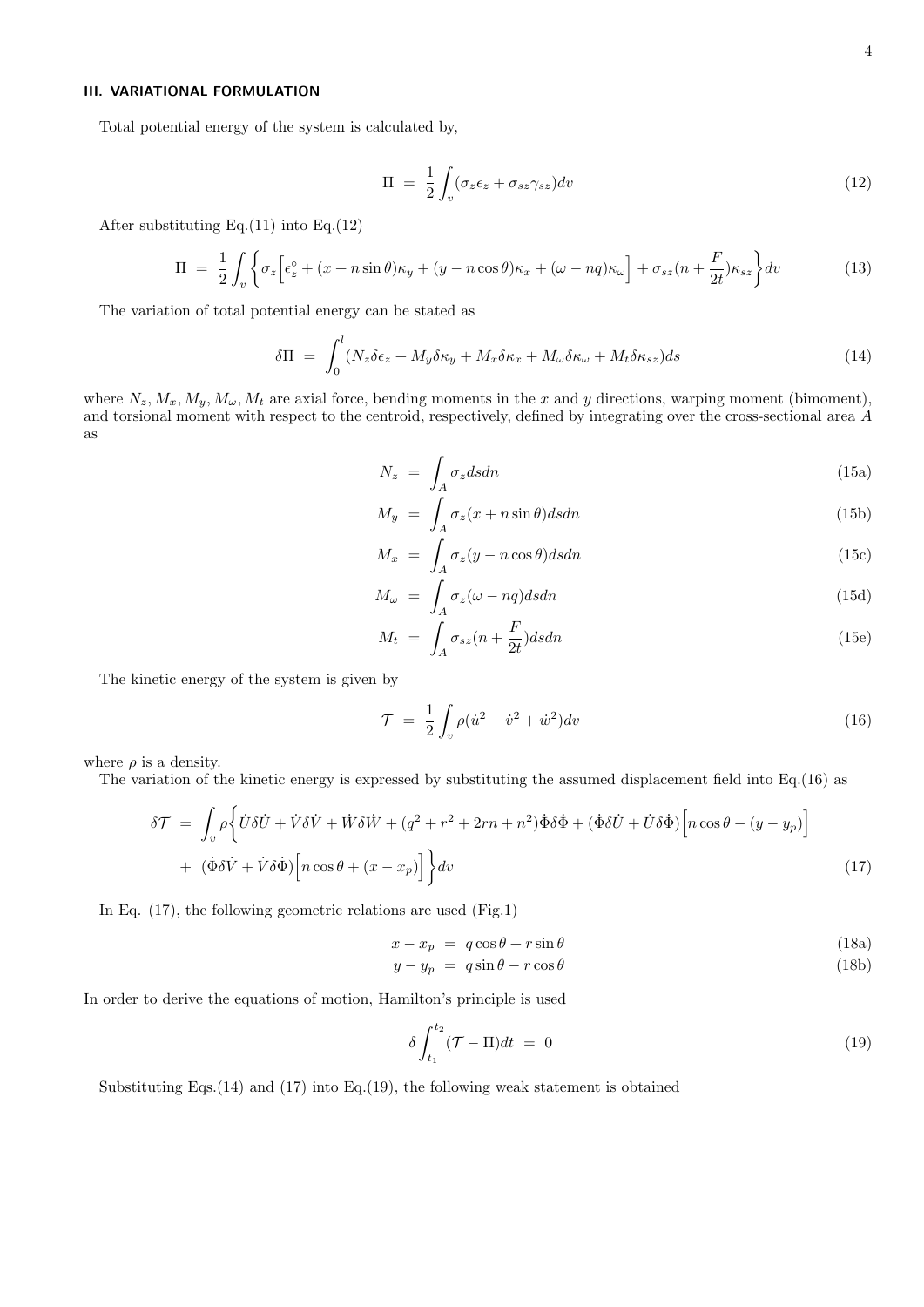

FIG. 2 Geometry of thin-walled composite box section

$$
\delta \mathcal{T} = \int_{t_1}^{t_2} \int_0^l \left\{ m_0 \dot{W} \delta \dot{W} + \left[ m_0 \dot{U} + (m_c - m_y + m_0 y_p) \dot{\Phi} \right] \delta \dot{U} + \left[ m_0 \dot{V} + (m_s + m_x - m_0 x_p) \dot{\Phi} \right] \delta \dot{V} \right. \\
\left. + \left[ (m_c - m_y + m_0 y_p) \dot{U} + (m_s + m_x - m_0 x_p) \dot{V} + (m_p + m_2 + 2 m_\omega) \dot{\Phi} \right] \delta \dot{\Phi} \right. \\
\left. - N_z \delta W' + M_y \delta U'' + M_x \delta V'' + M_\omega \delta \Phi'' - M_t \delta \Phi \right\} dz dt \tag{20}
$$

In Eq.(20),  $m_0, m_c, m_p, m_s, m_x, m_y, m_\omega, m_2$  are inertia coefficients respectively defined by

$$
m_0 = I_0 \int_s ds \tag{21a}
$$

$$
m_c = I_1 \int_s \cos \theta \, ds \tag{21b}
$$

$$
m_p = I_0 \int_s (q^2 + r^2) ds \tag{21c}
$$

$$
m_s = I_1 \int_s \sin \theta ds \tag{21d}
$$

$$
m_x = I_0 \int_s x ds \tag{21e}
$$

$$
m_y = I_0 \int_s y ds \tag{21f}
$$

$$
m_{\omega} = I_1 \int_s r ds \tag{21g}
$$

$$
m_2 = I_2 \int_s ds \tag{21h}
$$

where

$$
(I_0, I_1, I_2) = \int_n \rho(1, n, n^2) dn
$$
\n(22)

The explicit expressions of inertia coefficients for composite box section in Fig.2 are given by

$$
m_0 = I_0^1 b_1 + I_0^2 b_2 + I_0^3 b_1 + I_0^4 b_2 \tag{23a}
$$

$$
m_c = I_1^2 b_2 - I_1^4 b_2 \tag{23b}
$$

$$
m_p = I_0^1 \left[ \frac{1}{3} b_1^3 + (-x_1 + x_p)^2 b_1 \right] + I_0^2 \left[ \frac{1}{3} b_2^3 + (-y_2 + y_p)^2 b_2 \right]
$$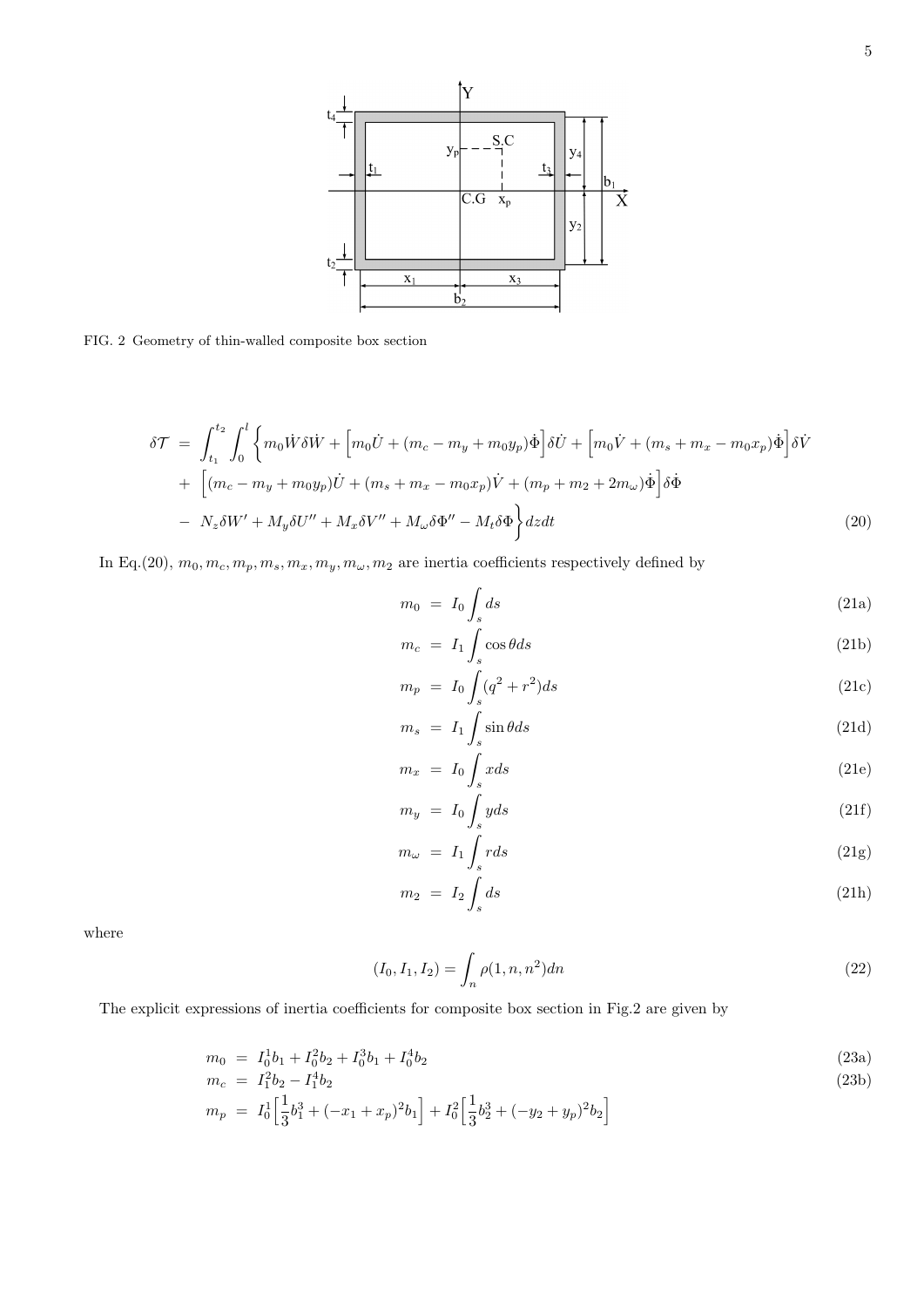+ 
$$
I_0^3 \left[ \frac{1}{3} b_1^3 + (x_3 - x_p)^2 b_1 \right] + I_0^4 \left[ \frac{1}{3} b_2^3 + (y_4 - y_p)^2 b_2 \right]
$$
 (23c)

$$
m_s = -I_1^1 b_1 + I_1^3 b_1 \tag{23d}
$$

$$
m_x = I_0^1 x_1 b_1 + I_0^2 (x_1 b_2 + \frac{1}{2} b_2^2) + I_0^3 x_3 b_1 + I_0^4 (x_3 b_2 - \frac{1}{2} b_2^2)
$$
\n
$$
(23e)
$$

$$
m_y = I_0^1(y_4b_1 - \frac{1}{2}b_1^2) + I_0^2y_2b_2 + I_0^3(y_2b_1 + \frac{1}{2}b_1^2) + I_0^4y_4b_2
$$
\n(23f)

$$
m_{\omega} = I_1^1(-x_1b_1 + x_pb_1) + I_1^2(-y_2b_2 + y_pb_2) + I_1^3(x_3b_1 - x_pb_1) + I_1^4(y_4b_2 - y_pb_2)
$$
\n
$$
m_2 = I_2^1b_1 + I_2^2b_2 + I_2^3b_1 + I_2^4b_2
$$
\n(23h)

$$
I_2 = I_2^1 b_1 + I_2^2 b_2 + I_2^3 b_1 + I_2^4 b_2 \tag{23h}
$$

## IV. CONSTITUTIVE EQUATIONS

The constitutive equations of a  $k^{th}$  orthotropic lamina in the laminate co-ordinate system of box section are given by

$$
\begin{Bmatrix} \sigma_z \\ \sigma_{sz} \end{Bmatrix}^k = \begin{bmatrix} \bar{Q}_{11}^* & \bar{Q}_{16}^* \\ \bar{Q}_{16}^* & \bar{Q}_{66}^* \end{bmatrix}^k \begin{Bmatrix} \epsilon_z \\ \gamma_{sz} \end{Bmatrix}
$$
 (24)

where  $\bar{Q}_{ij}^*$  are transformed reduced stiffnesses. The transformed reduced stiffnesses can be calculated from the transformed stiffnesses based on the plane stress assumption and plane strain assumption. More detailed explanation can be found in Ref.[14]

The constitutive equations for bar forces and bar strains are obtained by using Eqs.(11), (15) and (24)

$$
\begin{Bmatrix}\nN_z \\
M_y \\
M_x \\
M_w \\
M_t\n\end{Bmatrix} = \begin{bmatrix}\nE_{11} & E_{12} & E_{13} & E_{14} & E_{15} \\
E_{22} & E_{23} & E_{24} & E_{25} \\
E_{33} & E_{34} & E_{35} \\
E_{44} & E_{45} \\
E_{55}\n\end{bmatrix} \begin{Bmatrix}\n\epsilon_z^{\circ} \\
\kappa_y \\
\kappa_x \\
\kappa_w \\
\kappa_{sz}\n\end{Bmatrix}
$$
\n(25)

where  $E_{ij}$  are stiffnesses of the thin-walled composite, and can be defined by

$$
E_{11} = \int_{s} A_{11} ds \tag{26a}
$$

$$
E_{12} = \int_{s} (A_{11}x + B_{11}\sin\theta)ds
$$
 (26b)

$$
E_{13} = \int_{s} (A_{11}y - B_{11}\cos\theta)ds
$$
 (26c)

$$
E_{14} = \int_{s} (A_{11}\omega - B_{11}q)ds \tag{26d}
$$

$$
E_{15} = \int_{s} (A_{16} \frac{F}{2t} + B_{16}) ds
$$
 (26e)

$$
E_{22} = \int_{s} (A_{11}x^2 + 2B_{11}x\sin\theta + D_{11}\sin^2\theta)ds
$$
 (26f)

$$
E_{23} = \int_{s} \left[ A_{11}xy + B_{11}(y\sin\theta - x\cos\theta) - D_{11}\sin\theta\cos\theta \right] ds
$$
 (26g)

$$
E_{24} = \int_{s} \left[ A_{11}x\omega + B_{11}(\omega \sin \theta - qx) - D_{11}q \sin \theta \right] ds \tag{26h}
$$

$$
E_{25} = \int_{s} \left[ A_{16} \frac{F}{2t} x + B_{16} (x + \frac{F \sin \theta}{2t}) + D_{16} \sin \theta \right] ds \tag{26i}
$$

$$
E_{33} = \int_{s} (A_{11}y^2 - 2B_{11}y\cos\theta + D_{11}\cos^2\theta)ds
$$
 (26j)

$$
E_{34} = \int_{s} \left[ A_{11} y \omega - B_{11} (\omega \cos \theta + q y) + D_{11} q \cos \theta \right] ds \tag{26k}
$$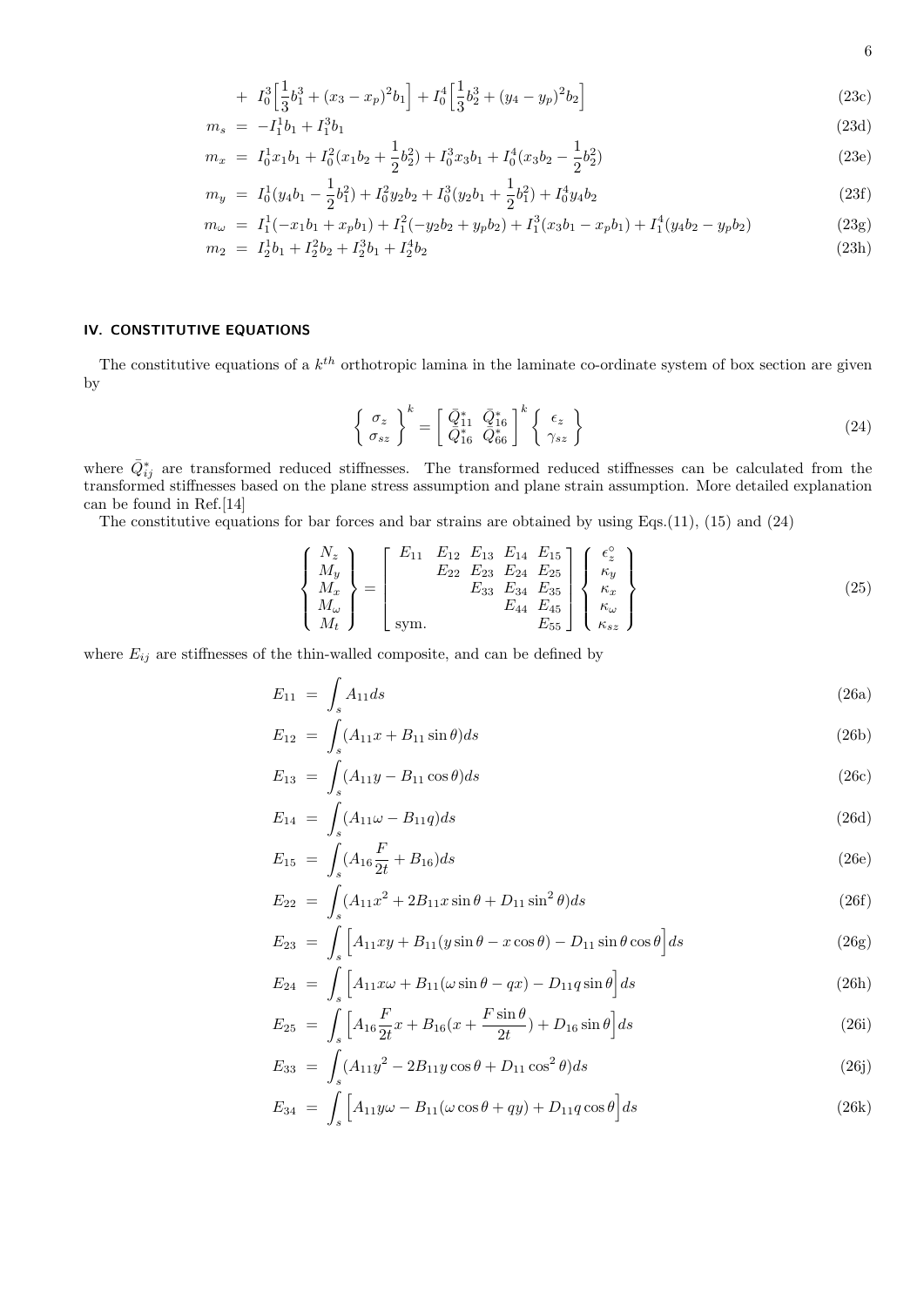$$
E_{35} = \int_{s} \left[ A_{16} \frac{F}{2t} y + B_{16} (y - \frac{F \cos \theta}{2t}) - D_{16} \cos \theta \right] ds \tag{261}
$$

$$
E_{44} = \int_{s} (A_{11}\omega^2 - 2B_{11}\omega q + D_{11}q^2)ds
$$
 (26m)

$$
E_{45} = \int_{s} \left[ A_{16} \frac{F}{2t} \omega + B_{16} (\omega - \frac{Fq}{2t}) - D_{16} q \right] ds \tag{26n}
$$

$$
E_{55} = \int_{s} (A_{66} \frac{F^2}{4t^2} + B_{66} \frac{F}{t} + D_{66}) ds
$$
 (260)

where  $A_{ij}, B_{ij}$  and  $D_{ij}$  matrices are extensional, coupling and bending stiffness, respectively, defined by

$$
(A_{ij}, B_{ij}, D_{ij}) = \int_n \bar{Q}_{ij}(1, n, n^2) dn
$$
\n(27)

It appears that the laminate stiffnesses  $E_{ij}$  depend on the cross section of the composites. The explicit forms of them can be calculated for composite box section and given in the Ref.[13].

#### V. EQUATIONS OF MOTION

The equations of motion of the present study can be obtained by integrating the derivatives of the varied quantities by parts and collecting the coefficients of  $\delta U, \delta V, \delta W$  and  $\delta \Phi$ 

$$
N_z' = m_0 \ddot{W} \tag{28a}
$$

$$
M''_y = m_0 \ddot{U} + (m_c - m_y + m_0 y_p) \ddot{\Phi}
$$
 (28b)

$$
M''_x = m_0 \ddot{V} + (m_s + m_x - m_0 x_p) \ddot{\Phi}
$$
\n(28c)

$$
M''_{\omega} + 2M'_t = (m_c - m_y + m_0 y_p) \ddot{U} + (m_s + m_x - m_0 x_p) \ddot{V} + (m_p + m_2 + 2m_{\omega}) \ddot{\Phi}
$$
 (28d)

The natural boundary conditions are of the form

$$
\delta W \; : \; N_z' \tag{29a}
$$

$$
\delta U \; : \; M'_y \tag{29b}
$$

$$
\delta U' \; : \; M_y \tag{29c}
$$

$$
\delta V \; : \; M_x' \tag{29d}
$$

$$
\delta V' : M_x \tag{29e}
$$

$$
\delta\Phi \; : \; M'_{\omega} + 2M_t \tag{29f}
$$

$$
\delta\Phi' \; : \; M_{\omega} \tag{29g}
$$

By substituting Eqs.(10) and (25) into Eq.(28), the explicit form of the governing equations can be expressed with respect to the laminate stiffnesses  $E_{ij}$  as

$$
E_{11}W'' - E_{12}U''' - E_{13}V''' - E_{14}\Phi''' + 2E_{15}\Phi'' = m_0\ddot{W}
$$
\n(30a)

$$
E_{12}W''' - E_{22}U^{iv} - E_{23}V^{iv} - E_{24}\Phi^{iv} + 2E_{25}\Phi''' = m_0\ddot{U} + (m_c - m_y + m_0y_p)\ddot{\Phi}
$$
\n(30b)

$$
E_{13}W''' - E_{23}U^{iv} - E_{33}V^{iv} - E_{34}\Phi^{iv} + 2E_{35}\Phi''' = m_0\ddot{V} + (m_s + m_x - m_0x_p)\ddot{\Phi}
$$
  
\n
$$
E_{14}W''' + 2E_{15}W'' - E_{24}U^{iv} - 2E_{25}U''' - E_{34}V^{iv}
$$
\n(30c)

$$
-2E_{35}V''' - E_{44}\Phi^{iv} + 4E_{55}\Phi'' = (m_c - m_y + m_0y_p)\ddot{U} + (m_s + m_x - m_0x_p)\ddot{V} + (m_p + m_2 + 2m_\omega)\ddot{\Phi}
$$
 (30d)

Eq.(30) is most general form for flexural, torsional vibration of a thin-walled laminated composite with a box section, and the dependent variables,  $U, V, W$  and  $\Phi$  are fully coupled. If all the coupling effects are neglected and cross section is symmetrical with respect to both x- and the y-axes, Eq.(30) can be simplified to the uncoupled differential equations as

$$
(EA)_{com}W'' = \rho A\ddot{W} \tag{31a}
$$

$$
-(EI_y)_{com}U^{iv} = \rho A \ddot{U} \tag{31b}
$$

$$
-(EI_x)_{com}V^{iv} = \rho A\ddot{V}
$$
\n(31c)

$$
-(EI_{\omega})_{com}\Phi^{iv} + (GJ)_{com}\Phi'' = \rho I_p \ddot{\Phi}
$$
\n(31d)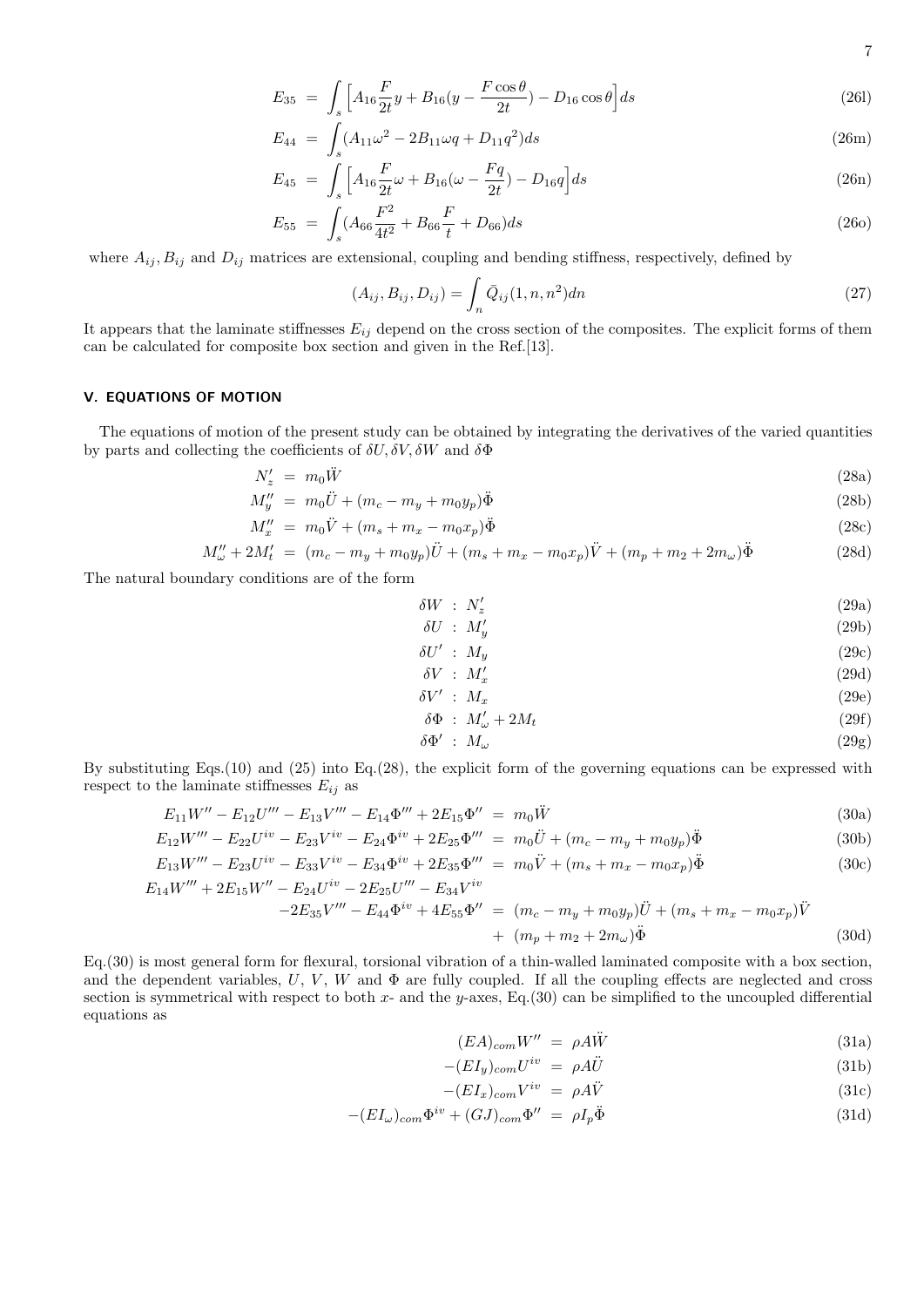From above equations,  $(EA)_{com}$  represents axial rigidity,  $(EI_x)_{com}$  and  $(EI_y)_{com}$  represent flexural rigidities with respect to x and y axis,  $(EI_{\omega})_{com}$  represents warping rigidity, and  $(GJ)_{com}$ , represents torsional rigidity of the thin-walled composite, respectively, written as

$$
(EA)_{com} = E_{11} \tag{32a}
$$

$$
(EI_y)_{com} = E_{22} \tag{32b}
$$

$$
(EI_x)_{com} = E_{33} \tag{32c}
$$

$$
(EI_{\omega})_{com} = E_{44} \tag{32d}
$$

$$
(GJ)_{com} = 4E_{55} \tag{32e}
$$

In Eq.(31),  $I_p$  denotes the polar moment of inertia. It is well known that the four distinct vibration modes, axial and flexural vibration in the  $x$  and  $y$  direction and torsional vibration, are identified in this case and the corresponding vibration frequencies are given by the orthotropy solution for simply supported boundary conditions [5]

$$
\omega_{z_n} = \frac{n\pi}{l} \sqrt{\frac{(EA)_{com}}{\rho A}}
$$
\n(33a)

$$
\omega_{x_n} = \frac{n^2 \pi^2}{l^2} \sqrt{\frac{(EI_y)_{com}}{\rho A}}
$$
\n(33b)

$$
\omega_{y_n} = \frac{n^2 \pi^2}{l^2} \sqrt{\frac{(EI_x)_{com}}{\rho A}} \tag{33c}
$$

$$
\omega_{0_n} = \frac{n\pi}{l} \sqrt{\frac{1}{\rho I_p} \left[ \frac{n^2 \pi^2}{l^2} E I_{\omega com} + (G J)_{com} \right]}
$$
(33d)

where  $\omega_{z_n}, \omega_{x_n}, \omega_{y_n}, \omega_{0_n}$  are axial and flexural frequencies in the x and y direction, and torsional vibration frequency respectively.

#### VI. FINITE ELEMENT FORMULATION

The present theory for thin-walled composite beams described in the previous section was implemented via a displacement based finite element method. The generalized displacements are expressed over each element as a linear combination of the one-dimensional Lagrange interpolation function  $\Psi_i$  and Hermite-cubic interpolation function  $\psi_i$ associated with node  $j$  and the nodal values

$$
W = \sum_{j=1}^{n} w_j \Psi_j \tag{34a}
$$

$$
U = \sum_{j=1}^{n} u_j \psi_j \tag{34b}
$$

$$
V = \sum_{j=1}^{n} v_j \psi_j \tag{34c}
$$

$$
\Phi = \sum_{j=1}^{n} \phi_j \psi_j \tag{34d}
$$

Substituting these expressions into the weak statement in Eq.(17), the finite element model of a typical element can be expressed as

$$
([K] - \lambda[M])\{\Delta\} = \{0\} \tag{35}
$$

where  $[K]$  is the element stiffness matrix

$$
[K] = \begin{bmatrix} K_{11} & K_{12} & K_{13} & K_{14} \\ K_{22} & K_{23} & K_{24} \\ K_{33} & K_{34} & K_{34} \\ \text{sym.} & & K_{44} \end{bmatrix}
$$
 (36)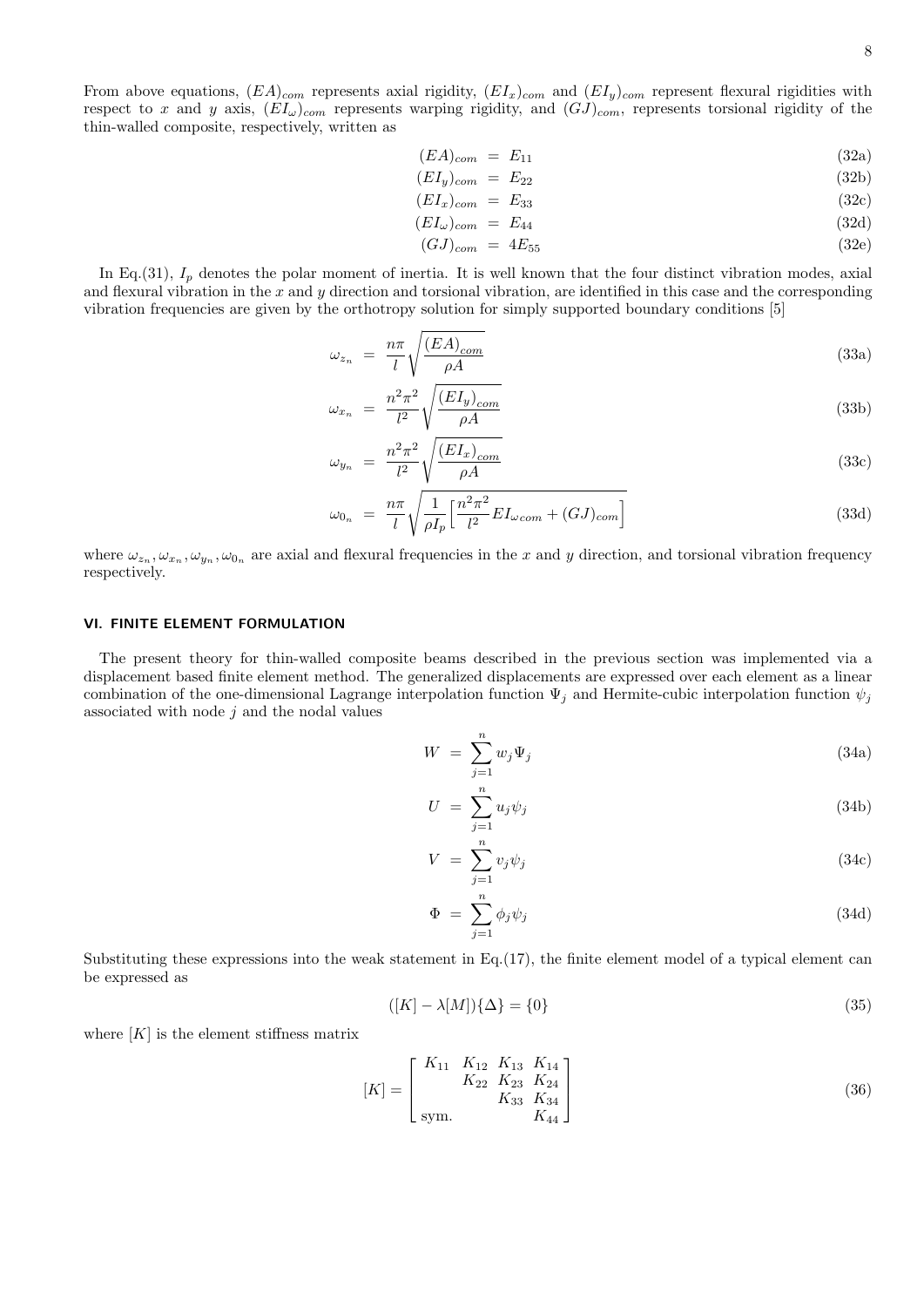and  $[M]$  is the element mass matrix

$$
[M] = \begin{bmatrix} M_{11} & M_{12} & M_{13} & M_{14} \\ M_{22} & M_{23} & M_{24} \\ M_{33} & M_{34} & M_{34} \\ \text{sym.} & M_{44} \end{bmatrix}
$$
 (37)

The explicit forms of  $[K]$  and  $[M]$  are given by

$$
K_{ij}^{11} = \int_0^l E_{11} \Psi_i' \Psi_j' dz \tag{38a}
$$

$$
K_{ij}^{12} = -\int_0^l E_{12} \Psi_i' \psi_j'' dz \tag{38b}
$$

$$
K_{ij}^{13} = -\int_0^l E_{13} \Psi_i' \psi_j'' dz \tag{38c}
$$

$$
K_{ij}^{14} = \int_0^l (2E_{15}\Psi'_i\psi'_j - E_{14}\Psi'_i\psi''_j) dz
$$
\n(38d)

$$
K_{ij}^{22} = \int_0^l E_{22} \psi_i'' \psi_j'' dz
$$
\n(38e)

$$
K_{ij}^{23} = \int_0^l E_{23} \psi_i'' \psi_j'' dz \tag{38f}
$$

$$
K_{ij}^{24} = \int_0^l (E_{24} \psi_i'' \psi_j'' - 2E_{25} \psi_i'' \psi_j') dz
$$
\n(38g)

$$
K_{ij}^{33} = \int_0^l E_{33} \psi_i'' \psi_j'' dz \tag{38h}
$$

$$
K_{ij}^{34} = \int_0^l (E_{34} \psi_i'' \psi_j'' - 2E_{35} \psi_i'' \psi_j') dz
$$
\n(38i)

$$
K_{ij}^{44} = \int_0^l (E_{44} \psi_i'' \psi_j'' - 2E_{45}(\psi_i' \psi_j'' + \psi_i'' \psi_j') + 4E_{55} \psi_i' \psi_j') dz \tag{38j}
$$

$$
M_{ij}^{11} = \int_0^l m_0 \Psi_i \Psi_j dz \tag{38k}
$$

$$
M_{ij}^{22} = M_{ij}^{33} = \int_0^l m_0 \psi_i \psi_j dz
$$
\n(381)

$$
M_{ij}^{24} = \int_0^l (m_c - m_y + m_0 y_p) \psi_i \psi_j dz
$$
 (38m)

$$
M_{ij}^{34} = \int_0^l (m_s + m_x - m_0 x_p) \psi_i \psi_j dz
$$
 (38n)

$$
M_{ij}^{44} = \int_0^l (m_p + m_2 + 2m_\omega) \psi_i \psi_j dz
$$
 (380)

All other components are zero. In Eq.(35),  $\{\Delta\}$  is the eigenvector of nodal displacements corresponding to an eigenvalue

$$
\{\Delta\} = \{W\ U\ V\ \Phi\}^{\mathrm{T}}
$$
\n<sup>(39)</sup>

# VII. NUMERICAL EXAMPLES

For verification purpose, a cantilever composite box beam with length  $l = 844.5$ mm, height  $b_1 = 12.838$ mm, width  $b_2 = 23.438$ mm and the thickness  $t = 0.762$ mm with stacking sequences is considered. Plane stress assumption  $(\sigma_s = 0)$  is made in the analysis. The following material properties are used (Ref.[9])

$$
E_1 = 142 \text{GPa}, E_2 = 9.8 \text{GPa}, G_{12} = 6.0 \text{GPa}, \nu_{12} = 0.42, \rho = 1.445 \times 10^3 \text{kg/m}^3 \tag{40}
$$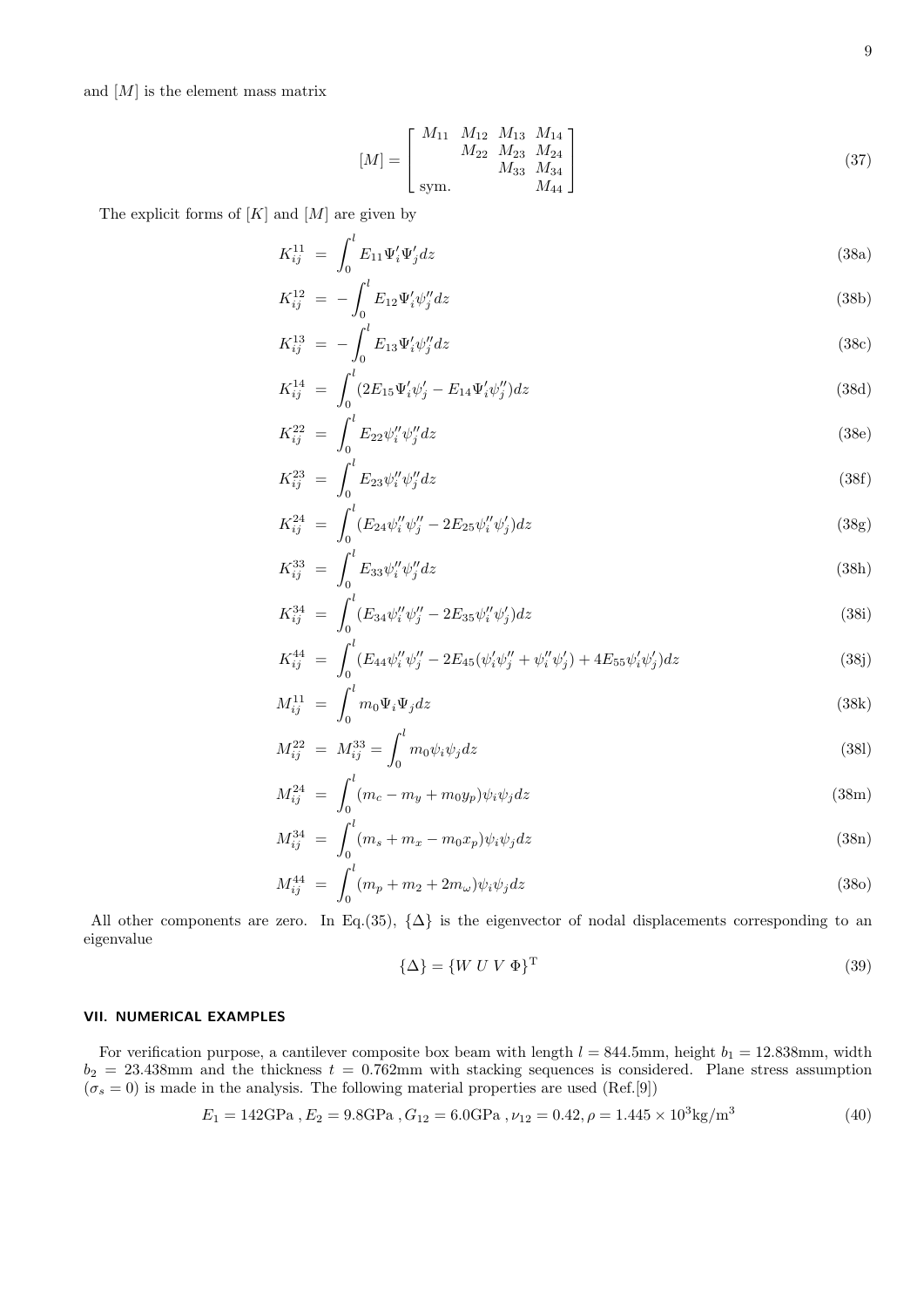TABLE I Comparison of theoretical and experimental natural frequencies (Hz) of a cantilever composite beam

| $_{\rm Lay-up}$  | Flanges    |               |              | Webs         |                 | Ref.[6] | Ref.[10] | Present |
|------------------|------------|---------------|--------------|--------------|-----------------|---------|----------|---------|
|                  | Top        | <b>Bottom</b> | Left         | Right        |                 |         |          |         |
| CAS <sub>2</sub> | $[30]_6$   | $[-30]_{6}$   | $[30/-30]_3$ | $[30/-30]_3$ | 1TV             | 20.96   | 21.80    | 22.07   |
|                  |            |               |              |              | 2TV             | 128.36  | 123.28   | 138.21  |
|                  |            |               |              |              | 1HB             | 38.06   |          | 41.46   |
| CAS <sub>3</sub> | $[45]_6$   | $[-45]_6$     | $[45/-45]_3$ | $[45/-45]_3$ | 1TV             | 16.67   | 15.04    | 15.13   |
|                  |            |               |              |              | 2TV             | 96.15   | 92.39    | 94.83   |
|                  |            |               |              |              | 1HB             | 29.48   |          | 26.18   |
| CUS1             | $[15]_6$   | $[15]_6$      | $[15]_6$     | $[15]_6$     | 1VB             | 28.66   | 30.06    | 38.65   |
| CUS <sub>2</sub> | $[0/30]_3$ | $[0/30]_3$    | $[0/30]_3$   | $[0/30]_3$   | 1VB             | 30.66   | 34.58    | 35.53   |
| CUS <sub>3</sub> | $[0/45]_3$ | $[0/45]_3$    | $[0/45]_3$   | $[0/45]_3$   | 1V <sub>B</sub> | 30.00   | 32.64    | 32.52   |



FIG. 3 Thin-walled composite box beam

The results using the present analysis are compared with previously available results in Table I. It is seen that the results by the present finite element analysis are in good agreement with the solution in Ref.[6,10] for all cases of lay-ups.

In order to investigate the effects of fiber orientation, modulus ratio, and boundary conditions on the natural frequencies and mode shapes, a thin-walled composite box beam with length  $l = 8$ m is considered. The geometry of the box section is shown in Fig.3, and the following engineering constants are used

$$
E_1/E_2 = 25, G_{12}/E_2 = 0.6, \nu_{12} = 0.25 \tag{41}
$$

For convenience, the following nondimensional natural frequency is used

$$
\bar{\omega} = \frac{\omega l^2}{b_1} \sqrt{\frac{\rho}{E_2}}
$$
\n(42)

A simply supported composite beam with the left and right webs are considered as angle-ply laminates  $[\theta/\theta]$  and  $[-\theta/\theta]$  and the flange laminates are assumed to be unidirectional. The coupling stiffnesses  $E_{13}$ ,  $E_{14}$ ,  $E_{23}$ ,  $E_{24}$ ,  $E_{35}$  are zero, but  $E_{25}$  does not vanish due to unsymmetric stacking sequence of the webs. Accordingly, flexural vibration in the y-direction is uncoupled, whereas the flexural vibration in the x-direction and torsional vibration are coupled. The lowest four nondimensional natural frequencies by the finite element analysis (FEM) and the orthotropy solutions, which neglects the coupling effects of  $E_{25}$ , from Eqs.(31a)-(31d) for each mode are given in Table.II. For unidirectional fiber direction, the lowest four natural frequencies by the finite element analysis exactly correspond to the first flexural mode in x-direction, the first flexural mode in y-direction, the second flexural mode in x-direction and the torsional mode by the orthotropy solution, respectively. As the fiber angle changes, however, this order is changing. The mode shapes corresponding to the first four lowest frequencies with fiber angle  $\theta = 45^\circ$  are illustrated in Figs.4, 5, 6, and 7. It can be seen in Fig.4, 6 and 7 the vibration mode 1,3 and 4 exhibit double coupling (flexural mode in x-direction and torsional mode). Due to the small coupling stiffnesses  $E_{25}$ , these modes become predominantly flexural x-direction mode, with a little contribution from torsion. Therefore, the results by the finite element analysis and orthotropy solution show slight discrepancy in  $\omega_1$ ,  $\omega_3$  and  $\omega_4$ . Since the vibration mode 2 is pure flexural y-direction mode as can be seen in Fig.5, the othotropy solution and the finite element analysis are identical .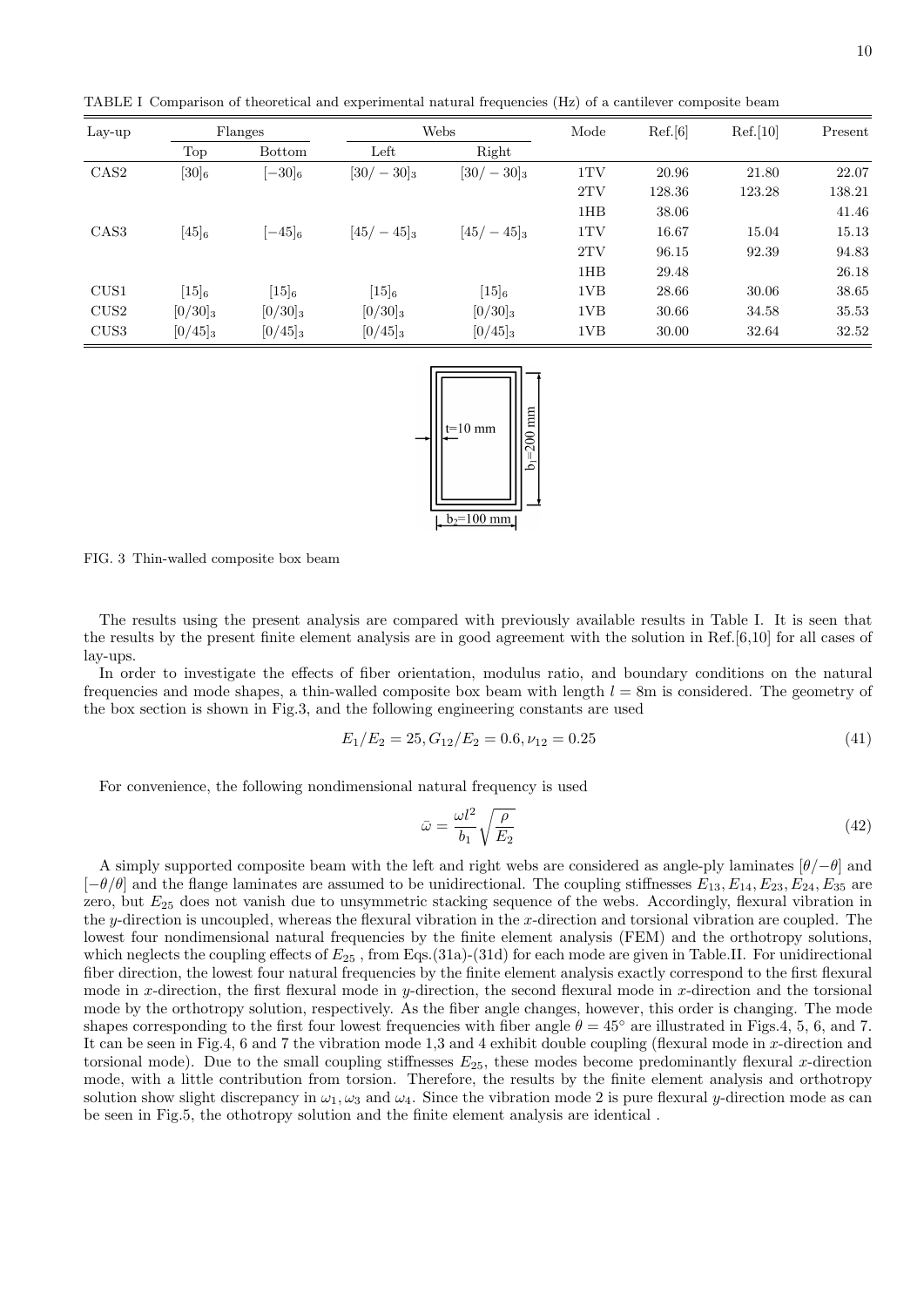TABLE II Nondimensional natural frequencies respect to the fiber angle change in webs

| Fiber angle |          | Orthotropy solution |          | <b>FEM</b> |        |        |        |        |        |
|-------------|----------|---------------------|----------|------------|--------|--------|--------|--------|--------|
|             | $w_{x1}$ | $w_{y1}$            | $w_{x2}$ | $w_{u2}$   | $w_0$  | $w_1$  | $w_2$  | $w_3$  | $w_4$  |
| $\theta$    | 10.886   | 18.393              | 43.543   | 73.570     | 53.087 | 10.886 | 18.393 | 43.555 | 53.087 |
| 15          | 9.812    | 17.570              | 39.248   | 70.278     | 81.700 | 9.810  | 17.570 | 39.197 | 70.296 |
| 30          | 6.678    | 15.488              | 26.712   | 61.951     | 88.677 | 6.677  | 15.488 | 26.692 | 60.123 |
| 45          | 5.085    | 14.660              | 20.340   | 58.639     | 72.809 | 5.085  | 14.660 | 20.339 | 45.811 |
| 60          | 4.685    | 14.481              | 18.739   | 57.924     | 61.104 | 4.685  | 14.481 | 18.743 | 42.215 |
| 75          | 4.596    | 14.443              | 18.382   | 57.772     | 54.957 | 4.596  | 14.443 | 18.387 | 41.413 |
| 90          | 4.580    | 14.436              | 18.319   | 57.745     | 53.064 | 4.580  | 14.437 | 18.324 | 41.272 |



FIG. 4 Mode shapes of the flexural and torsional components for the first mode  $\omega_1 = 5.085$  of the composite beams with the fiber angle 45◦ in the webs

The next example is the same as before except that in this case, the top flange and the left web are considered as  $[\theta_2]$ , while the bottom flange and web are unidirectional. For this stacking sequence, the coupling stiffnesses  $E_{14}, E_{15}, E_{23}, E_{25}$  and  $E_{35}$  become no more negligibly small. The mode shapes corresponding to the first four lowest frequencies with fiber angle  $\theta = 45^\circ$  are illustrated in Figs.8, 9, 10 and 11. Relative measures of flexural displacements and torsional rotation show that all the modes are triply coupled mode (flexural mode in the  $x$  and  $y$  directions and torsional mode). Since the first and second modes are dominated by flexural mode rather than torsional mode as shown in Figs.8 and 9, the othotropy solution and the finite element analysis solution of mode 1, 2 are slightly different as in Table.III. However, the third and fourth modes show strong coupling as can be seen in Figs.10 and 11. This fact explains as the fiber angle changes, the orthotropy solution and the finite element analysis solution show discrepancy indicating the coupling effects become significant. That is, the orthotropy solution is no longer valid for unsymmetrically laminated beams, and triply coupled flexural-torsional vibration should be considered even for a double symmetric cross-section.

The next example shows the effects of modulus ratio  $(E_1/E_2)$  of composite beams on the lowest fifth natural frequencies for a simply supported and a cantilever composite beams (Figs.12 and 13). The stacking sequence of the flanges and webs are  $[0/90]_s$ . For this stacking sequence, all the coupling stiffnesses vanish and thus, the three distinct vibration mode, flexural vibration in the  $x$  and  $y$  direction and torsional vibration are identified. It is observed that the natural frequencies  $\omega_{x1}, \omega_{y1}, \omega_{x2}$  and  $\omega_{y2}$  increase with increasing orthotropy  $(E_1/E_2)$  for both simply supported and cantilever boundary conditions. However, torsional frequency is almost invariant for both boundary conditions. It can be explained from Eqs.(31d), torsional frequency is dominated by torsional rigidity rather than warping rigidity.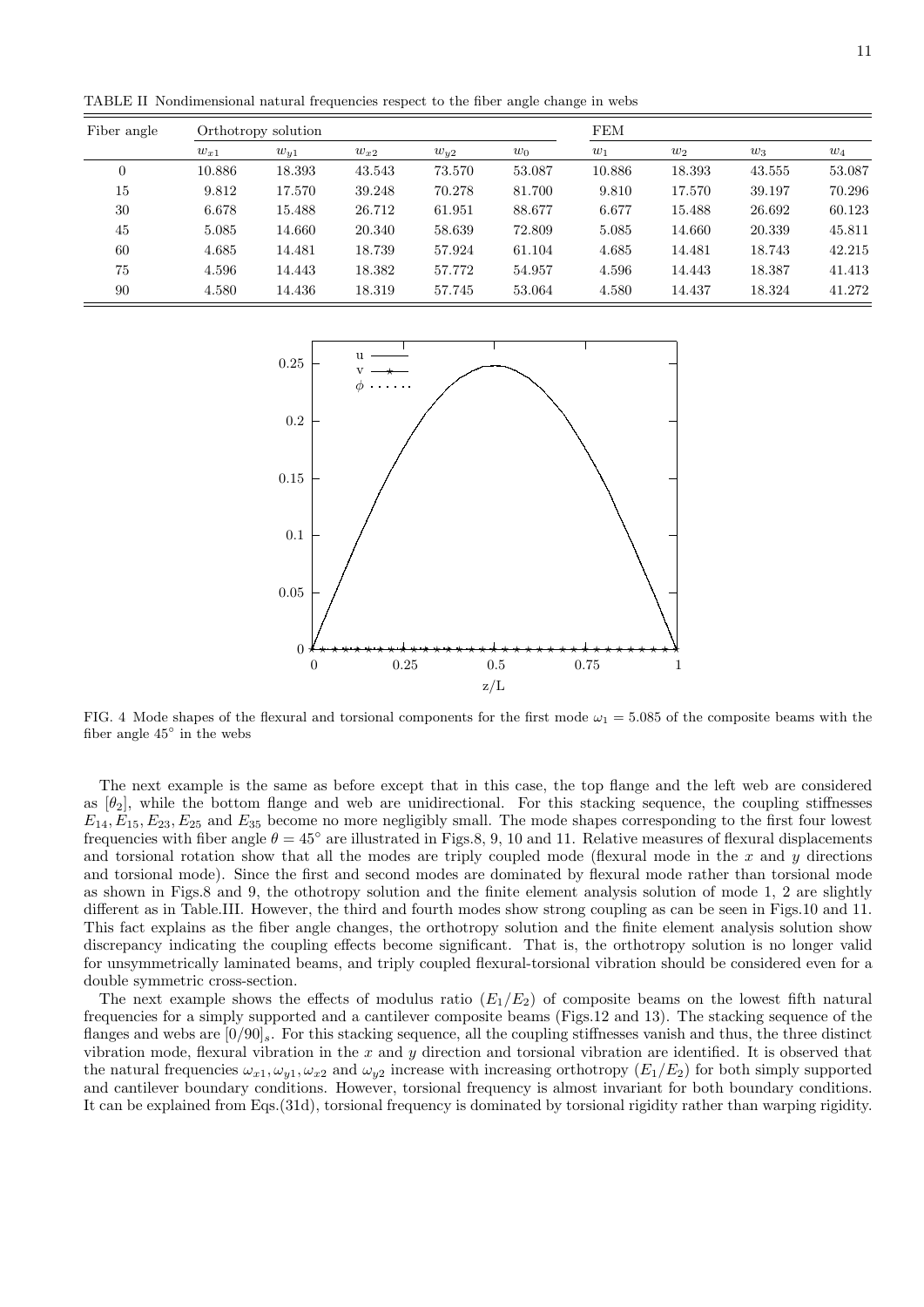

FIG. 5 Mode shapes of the flexural components for the second mode  $\omega_2 = 14.660$  of the composite beams with the fiber angle 45◦ in the webs



FIG. 6 Mode shapes of the flexural and torsional components for the third mode  $\omega_3 = 20.339$  of the composite beams with the fiber angle 45◦ in the webs

Moreover, effects of warping is negligibly small for box section. As ratio of  $E_1/E_2$  changes, the order of the second flexural mode in the y-direction, the torsional mode change each other.

#### VIII. CONCLUDING REMARKS

An analytical model was developed to study the flexural-torsional vibration of a laminated composite box beam. The model is capable of predicting accurate natural frequencies as well as vibration mode shapes for various configuration including boundary conditions, laminate orientation and ratio of elastic moduli of the composite beams. To formulate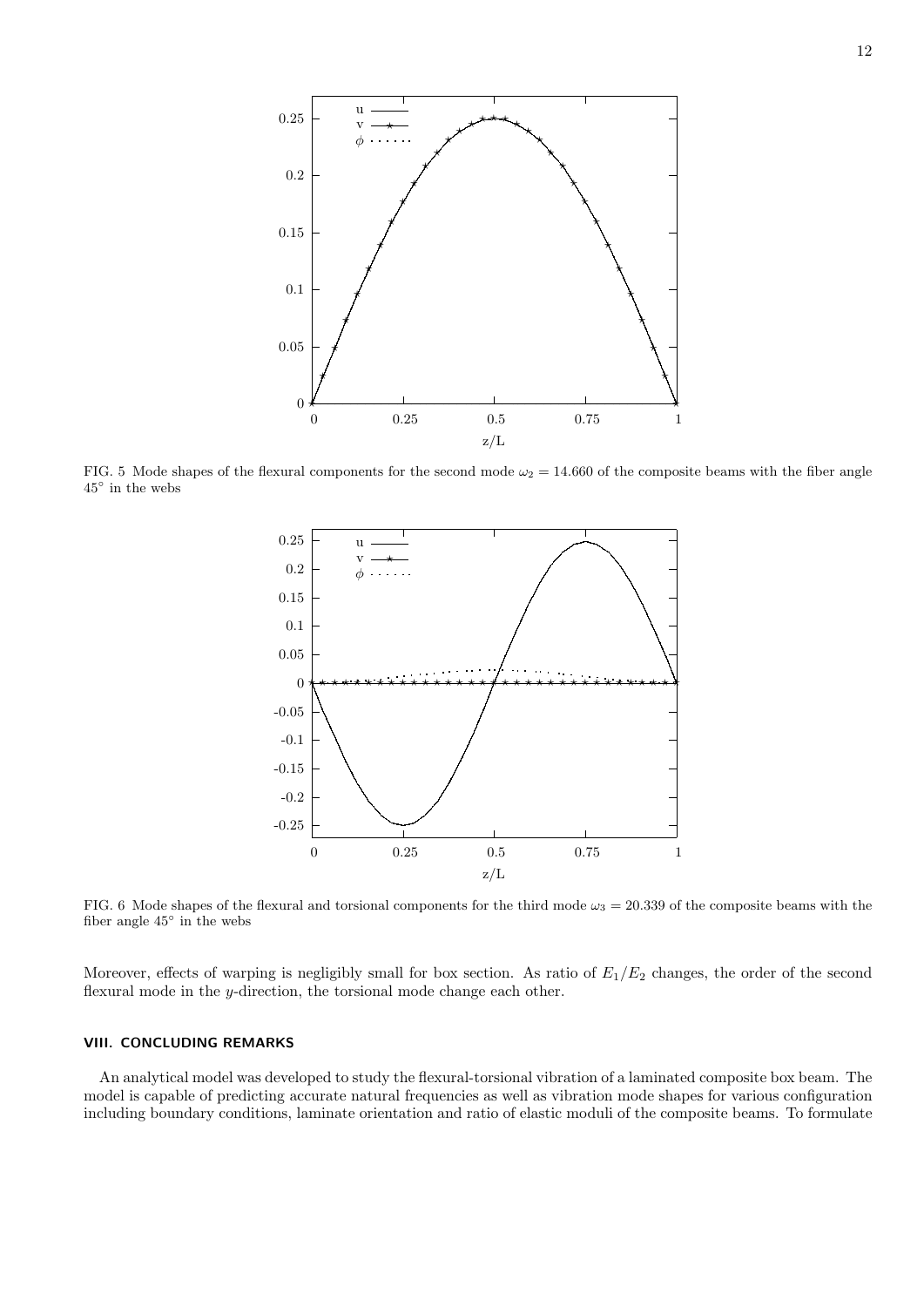

FIG. 7 Mode shapes of the flexural and torsional components for the fourth mode  $\omega_4 = 45.811$  of the composite beams with the fiber angle 45◦ in the webs

TABLE III Nondimensional natural frequencies respect to the fiber angle change in the left web and top flange

| Fiber angle | Orthotropy solution |          |          |          |        | FEM    |        |        |        |
|-------------|---------------------|----------|----------|----------|--------|--------|--------|--------|--------|
|             | $w_{x1}$            | $w_{y1}$ | $w_{x2}$ | $w_{u2}$ | $w_0$  | $w_1$  | $w_2$  | $w_3$  | $w_4$  |
| $\theta$    | 10.896              | 18.396   | 43.583   | 73.582   | 53.207 | 10.896 | 18.396 | 43.594 | 53.207 |
| 15          | 10.238              | 17.334   | 40.953   | 69.336   | 75.736 | 9.992  | 17.197 | 34.779 | 61.010 |
| 30          | 7.840               | 14.186   | 31.361   | 56.744   | 81.384 | 7.502  | 14.133 | 26.116 | 54.415 |
| 45          | 6.224               | 12.579   | 24.894   | 50.318   | 68.349 | 5.719  | 12.752 | 21.870 | 48.974 |
| 60          | 5.761               | 12.185   | 23.045   | 48.740   | 59.005 | 5.117  | 12.430 | 20.331 | 45.779 |
| 75          | 5.655               | 12.098   | 22.618   | 48.392   | 54.269 | 4.965  | 12.355 | 19.853 | 44.714 |
| 90          | 5.636               | 12.083   | 22.543   | 48.331   | 52.841 | 4.937  | 12.340 | 19.753 | 44.490 |

the problem, a one-dimensional displacement-based finite element method is employed. All of the possible vibration modes including the flexural mode in the  $x$ - and  $y$ -direction and the torsional mode, and fully coupled flexural-torsional mode are included in the analysis. The model presented is found to be appropriate and efficient in analyzing free vibration problem of a thin-walled laminated composite beam.

#### Acknowledgments

The support of the research reported here by Korea Ministry of Construction and Transportation through Grant 2003-C103A1040001-00110 is gratefully acknowledged.

#### References

- [1] Vlasov, V. Z., Thin-walled elastic beams,  $2^{nd}$  Edition, Israel Program for Scientific Translation, Jerusalem, Israel, 1961.
- [2] Gjelsvik, A., The theory of thin-walled bars, John Wiley and Sons Inc., New York, 1981.
- [3] Timoshenko, S. P., Young, D.H and Weaver, W., Vibration problems in engineering, 4<sup>th</sup> Edition, Wiley, New York, 1974.
- [4] Weaver, W. and Johnston, P.R., Structural dynamics by finite elements, Prentice-Hall, Englewood Cliffs, NJ 1987.
- [5] Roberts, T.M ,"Natural frequencies of thin-walled bars of open cross-section," J Struct Eng, Vol.112, No. 10, 1987, pp.1584-1593.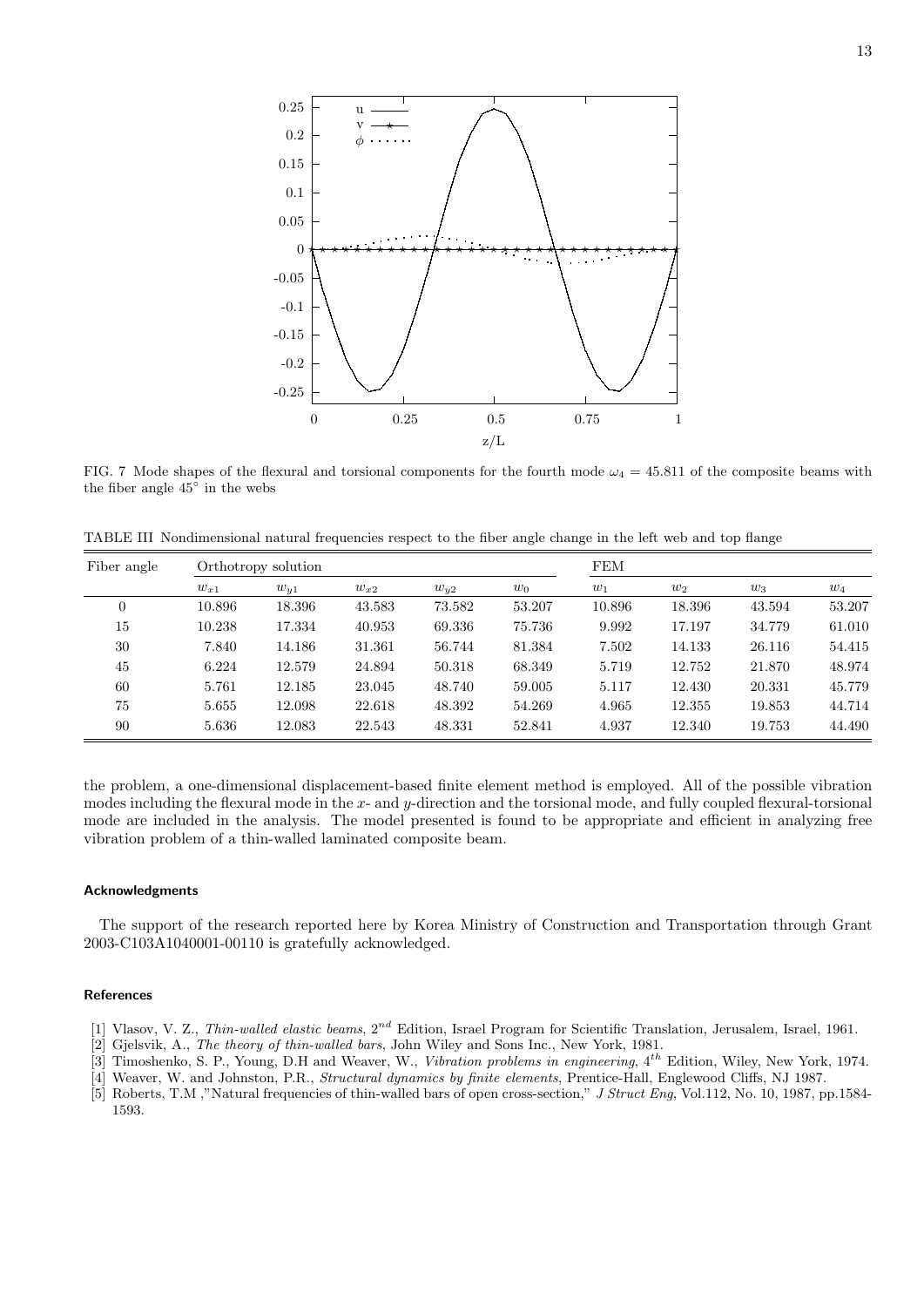

FIG. 8 Mode shapes of the flexural and torsional components for the first mode  $\omega_1 = 5.719$  of the composite beams with the fiber angle 45◦ in the top flange and the left web



FIG. 9 Mode shapes of the flexural and torsional components for the second mode  $\omega_2 = 12.752$  of the composite beams with the fiber angle 45◦ in the top flange and the left web

- [6] Chandra, R., and Chopra, I.,,"Experimental-theoretical investigation of the vibration characteristics of rotating composite boxbeams," J Aircraft, Vol.29, No.4, 1992, pp.657-664.
- [7] Song, 0., Librescu, L., "Free Vibration Of Anisotropic Composite Thin-Walled Beams Of Closed Cross-Section Contour , "Journal of Sound and Vibration, Vol.167, No.1, 1993, pp.129-147.
- [8] Armanios, E.A., Badir A.M., "Free vibration analysis of anisotropic thin-walled closed-section beams," J AIAA, Vol.33, No.10, 1995, pp.1905-10.
- [9] Dancila, D.S., Armanios, E.A., "The influence of coupling on the free vibration of anisotropic thin-walled closed-section beams," Int J Solids Struct, Vol.35, No.23, 1998, pp.3105-3119.
- [10] Qin, Z., Librescu, L., "On a shear-deformable theory of anisotropic thin-walled beams: further contribution and valida-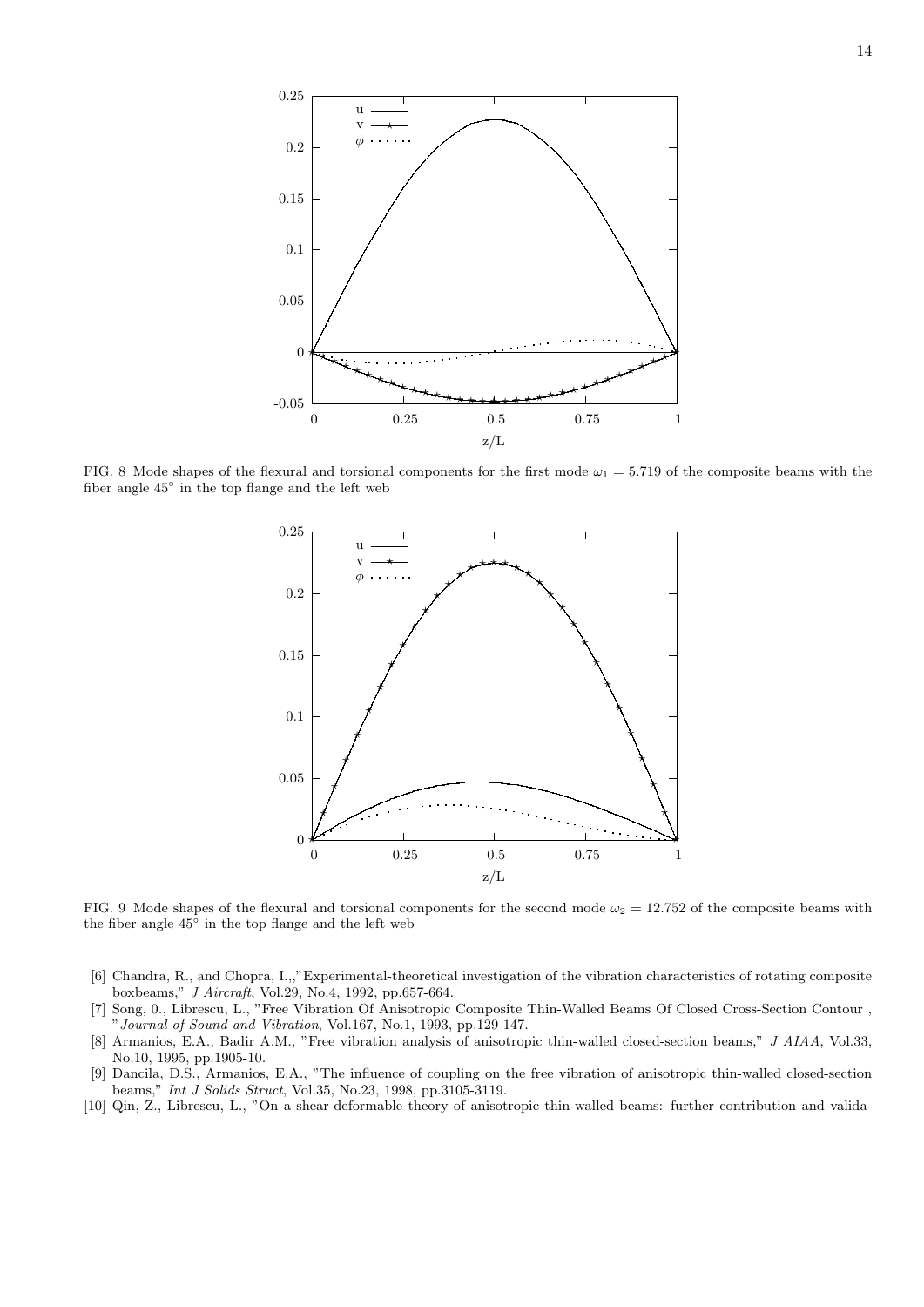

FIG. 10 Mode shapes of the flexural and torsional components for the third mode  $\omega_3 = 21.870$  of the composite beams with the fiber angle 45◦ in the top flange and the left web



FIG. 11 Mode shapes of the flexural and torsional components for the fourth mode  $\omega_4 = 48.974$  of the composite beams with the fiber angle 45◦ in the top flange and the left web

tions," Composite Structures, Vol.56, 2002, pp.345-358.

- [11] Cortinez, V.H. and Piovan, M.T., "Stability of composite thin-walled beams with shear deformability," Computers and Structures, Vol.84, 2006, pp. 978-990.
- [12] Lee, J. and Kim, S., "Free vibration of thin-walled composite beams with I-shaped cross-sections," Composite Structures, Vol.55, 2002, pp.205-215.
- [13] Vo, T.P. and Lee, J., "Flexural-torsional behavior of thin-walled closed-section composite box beams," Engineering Structures, In Press, Vol.29, 2007
- [14] Jones, R. M., Mechanics of composite materials, Hemisphere Publishing Corp., New York, 1975.